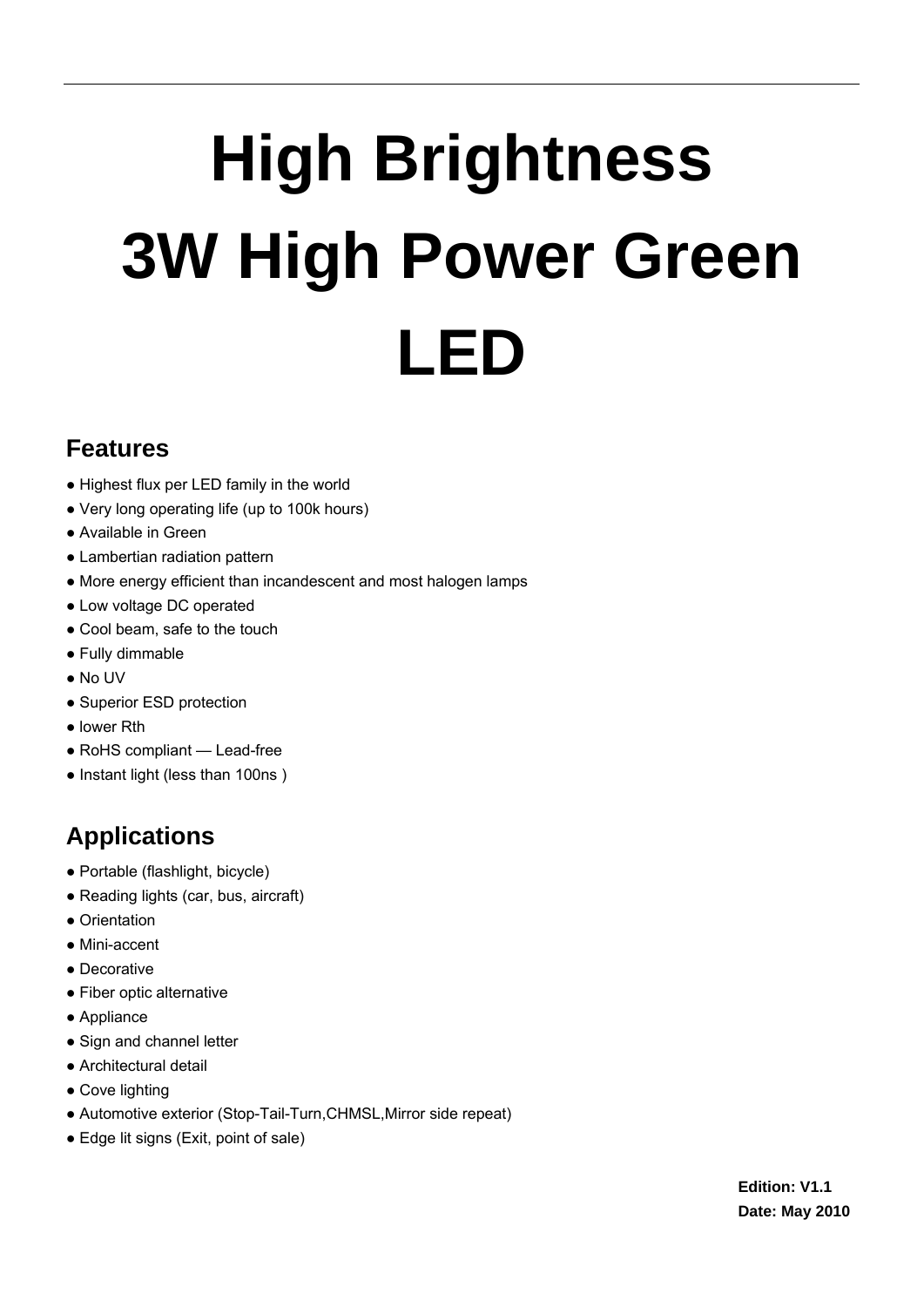

#### **1. High Brightness 3W High Power Green LED**

| <b>PART NO</b>  |                 | Chip                 | <b>Lens Color</b>  |  |
|-----------------|-----------------|----------------------|--------------------|--|
|                 | <b>Material</b> | <b>Emitted Color</b> |                    |  |
| LED-P3-DH-Green | InGaN           | Green                | <b>WATER CLEAR</b> |  |

#### **Absolute Maximum Ratings (Ta = 25**℃**)**

| <b>Items</b>                 | Symbol      | <b>Absolute Maximum Rating</b> | Unit |  |
|------------------------------|-------------|--------------------------------|------|--|
| <b>Forward Current</b>       | IF          | 0.7                            | A    |  |
| Peak Forward Current*        | <b>IFP</b>  | 0.8                            | A    |  |
| Reverse Voltage              | VR          | 5                              |      |  |
| Power Dissipation            | PD.         | 3                              | W    |  |
| Electrostatic discharge      | <b>ESD</b>  | ±2000                          |      |  |
| <b>Operation Temperature</b> | <b>TOPR</b> | $-40$ $-180$                   | °C   |  |
| Storage Temperature          | TSTG        | $-40$ $-100$                   | °C   |  |
| Lead Soldering Temperature*  | TSOL        | Max. 260°C for 3sec Max.       |      |  |

\*IFP Conditions:Pulse Width≤10msec duty≤1/10

\* Our MCPCB is usual use for installation and connection during application, but the ability of heat dissipation is not enough. If lighted, our high power stars will need better another type heat dissipation equipment. So we recommend the working time is not over 5 -10 seconds without any heat dissipation equipment.

\*Reflow, wave peak and soakstannum soldering etc. is not suitable for this products.

\*Suggest to solder it by professional high power LED soldering machine.

\*Can use in variable temperature searing iron with soldering condition :≤260 degree less than 3 seconds.

#### **Typical Electrical & Optical Characteristics ( Ta = 25**℃**)**

| <b>Items</b>                     | Symbol | <b>Condition</b> | Min. | Typ. | Max. | Unit |
|----------------------------------|--------|------------------|------|------|------|------|
| Forward Voltage                  | VF     | $IF=0.7A$        | 3.0  |      | 3.8  | V    |
| <b>Reverse Current</b>           | ΙR     | $VR=5V$          |      |      | 50   | uA   |
| 50% Power Angle                  | 201/2  | $IF=0.7A$        | 110  |      | 140  | deg  |
| Luminous Intensity               | φV     | $IF=0.7A$        | 140  |      | 180  | lm   |
| <b>Recommend Forward Current</b> | IF     |                  |      | 0.7  |      | Α    |
| Wave Length                      | λd     | $IF=0.7A$        | 520  |      | 530  | nm   |

**Notes:**1.Tolerance of measurement of forward voltage ±0.1V.

2.Tolerance of measurement of peak Wavelength ±2.0nm.

3.Tolerance of measurement of luminous intensity ±15%.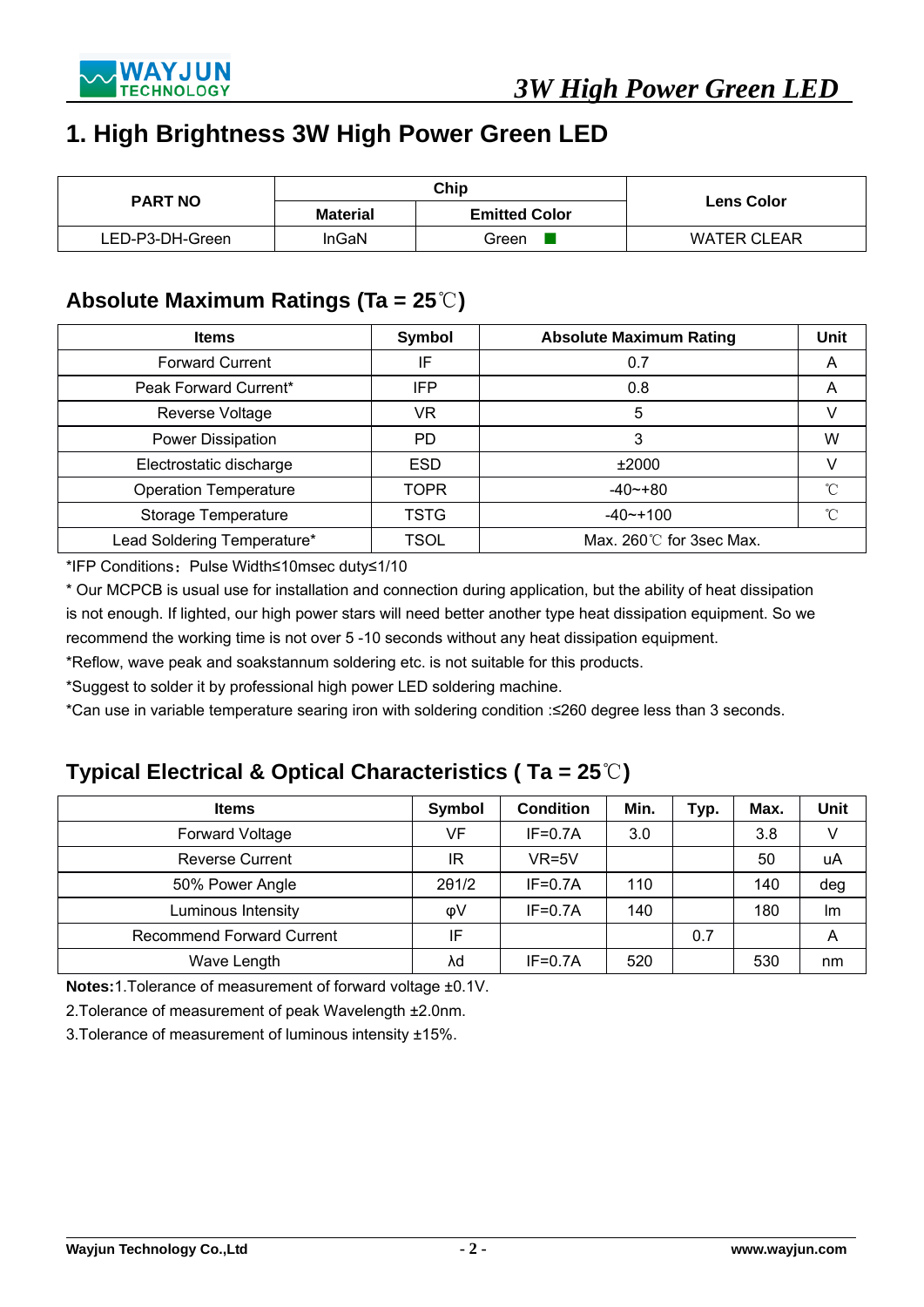